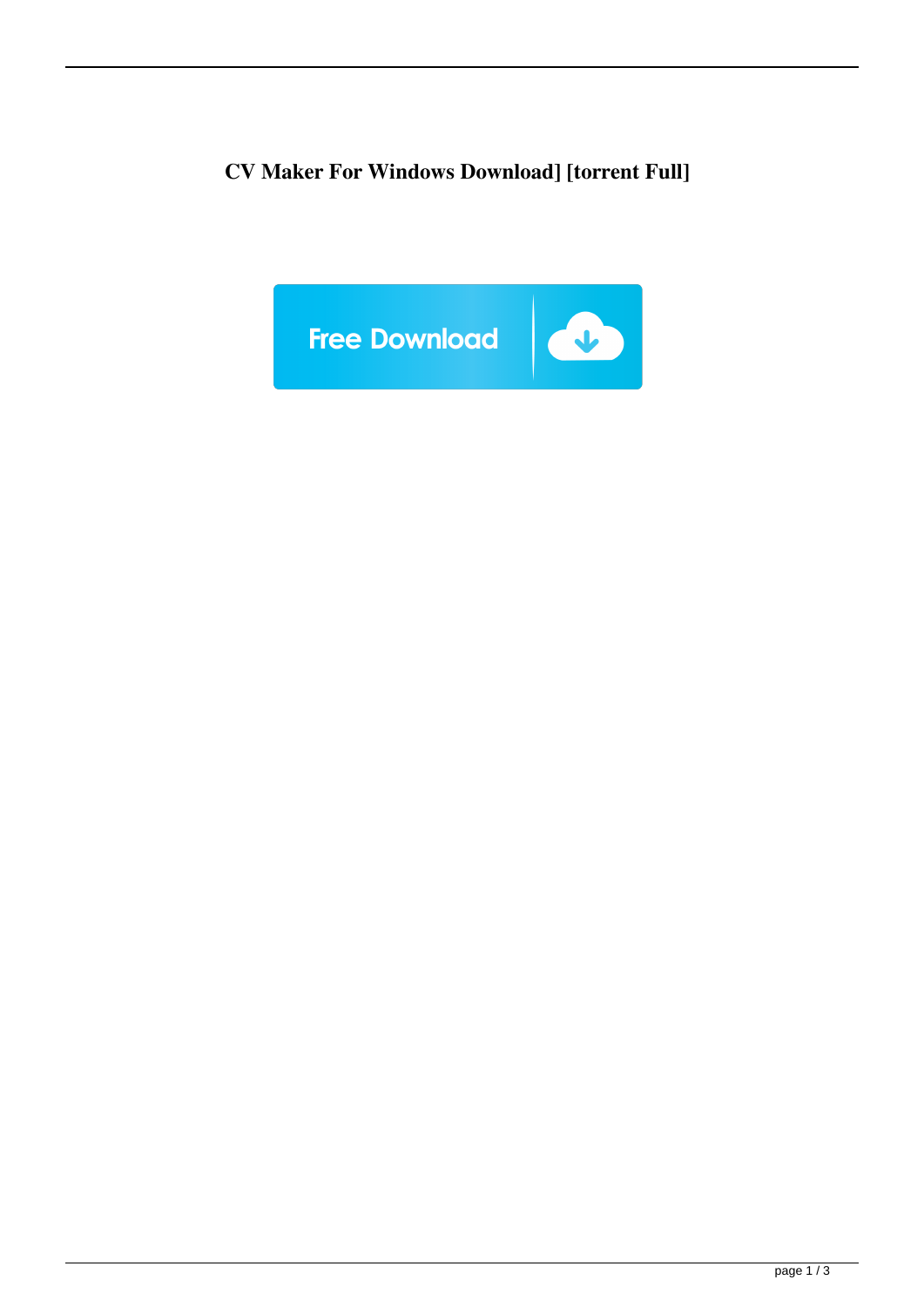References Category:Software using the GPL licenseQ: Safari - turn on/off autoplay while using mediaElement.js I'm developing a mobile app using MarionetteJS. I have a video playing on my page and am using the mediaElement is plugin. When a button is clicked the video automatically starts playing. When the video is done playing and I click another button, the video should stop playing. Unfortunately, if I start playing the video (not using the autoplay) and then click the button to stop it, the video starts playing again. On Android, I've found that there is an option that controls this. It's a setting in the Android settings that "Automatically play when listening to music". Unfortunately, I can't find a way to do this on iOS. Is there any way to disable/enable autoplay while using mediaElement.js? A: I found out how to do it. You have to disable autoplay using the HTML5 property "controls" (just like on iOS). //... Aerial view of a man walking by the Sudanese site of al-Obeid, south of the city of al-Khartoum, in March 2006. The United Nations Security Council voted unanimously Tuesday to extend the mandate of an international peacekeeping force in Sudan for one year, but did not cut funding to the mission. At least 19 UN peacekeepers have been killed in an ambush in South Sudan, where six civilians and two security personnel died Monday, and the United Nations is calling on the government to give the troops safe passage out of the country. After a day of skirmishes and mortar fire, the troops of the UN's African Union peacekeeping force were attacked by a large group of men in the village of Tut, near the South Sudan border, at about 9 a.m. local time on Monday. The peacekeepers came under heavy gunfire and had to withdraw for about four hours, with sporadic clashes continuing throughout the day. Abouaam Atta, a spokesman for the Sudanese opposition, says the peacekeepers are now in a refugee camp in the neighboring country of Uganda. Rights groups have long condemned the AU's force, known as UNAMID, for being inadequately equipped and trained. In addition to the thousands of African troops deployed in the country